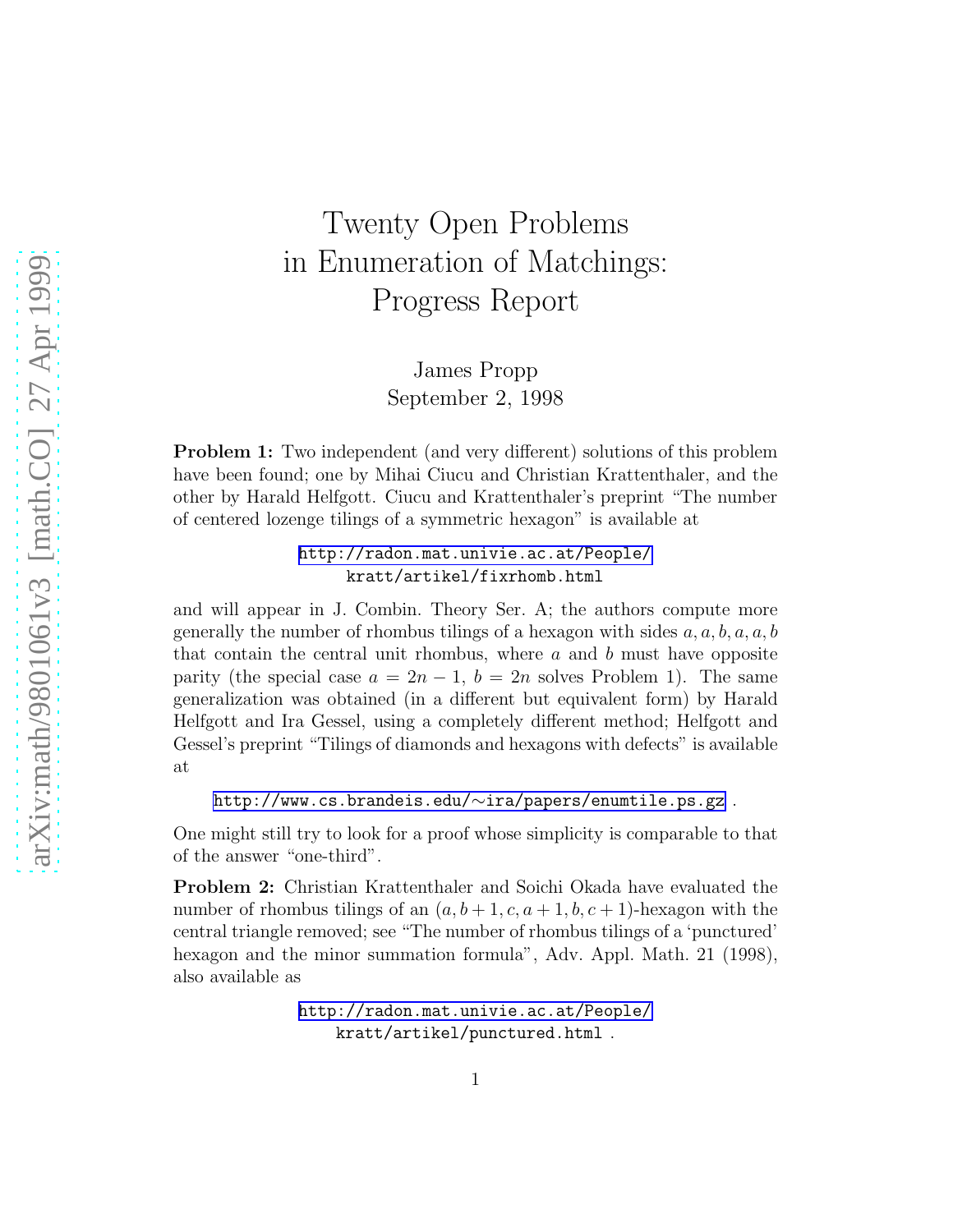By a different technique, Mihai Ciucu derived the same formula in the case  $a = b$ . Ira Gessel solved this problem independently using the determinant method; his solution appears in the article with Helfgott (see the last URL in the comments on Problem 1, above).

Problem 3: Theresia Eisenkölbl solved this problem. What she does in fact is to compute the number of all rhombus tilings of a hexagon with sides  $a, b+3, c, a+3, b, c+3$  where an arbitrary triangle is removed from each of the "long" sides of the hexagon (not necessarily the triangle in the middle). For the proof of her formula she uses nonintersecting lattice paths, determinants, and the Desnanot-Jacobi determinant formula. See "Rhombus tilings of a hexagon with three missing border triangles", available at the xxx archives as article <http://front.math.ucdavis.edu/math.CO/9712261> .

**Problem 4:** Theresia Eisenkölbl solved the first part of Problem 4 (no preprint available at the time of this writing), and Markus Fulmek and Christian Krattenthaler solved the second part. Fulmek and Krattenthaler compute the number of rhombus tilings of a hexagon with sides  $a, b, a, a, b, a$ (with  $a$  and  $b$  having the same parity) that contain the rhombus touching the center of the hexagon and lying symmetric with respect to the symmetry axis that runs parallel to the sides of length b. For the proof of their formula they compute Hankel determinants featuring Bernoulli numbers, which they do by using facts about continued fractions, orthogonal polynomials, and, in particular, continuous Hahn polynomials. The special case  $a = b$ solves the second part of Problem 4. See Fulmek and Krattenthaler's articles "The number of rhombus tilings of a symmetric hexagon which contain a fixed rhombus on the symmetry axis, I," Ann. Combin. 2 (1998), 19-40, also available as

> <http://radon.mat.univie.ac.at/People/> kratt/artikel/fixrhom2.html ,

and "The number of rhombus tilings of a symmetric hexagon which contain a fixed rhombus on the symmetry axis, II," available as

> <http://radon.mat.univie.ac.at/People/> kratt/artikel/fixrhom3.html .

**Problem 6:** For Nicolau Saldanha's interpretation of the spectrum of  $KK^*$ , see his preprint "Generalized Kasteleyn matrices and their singular values," available as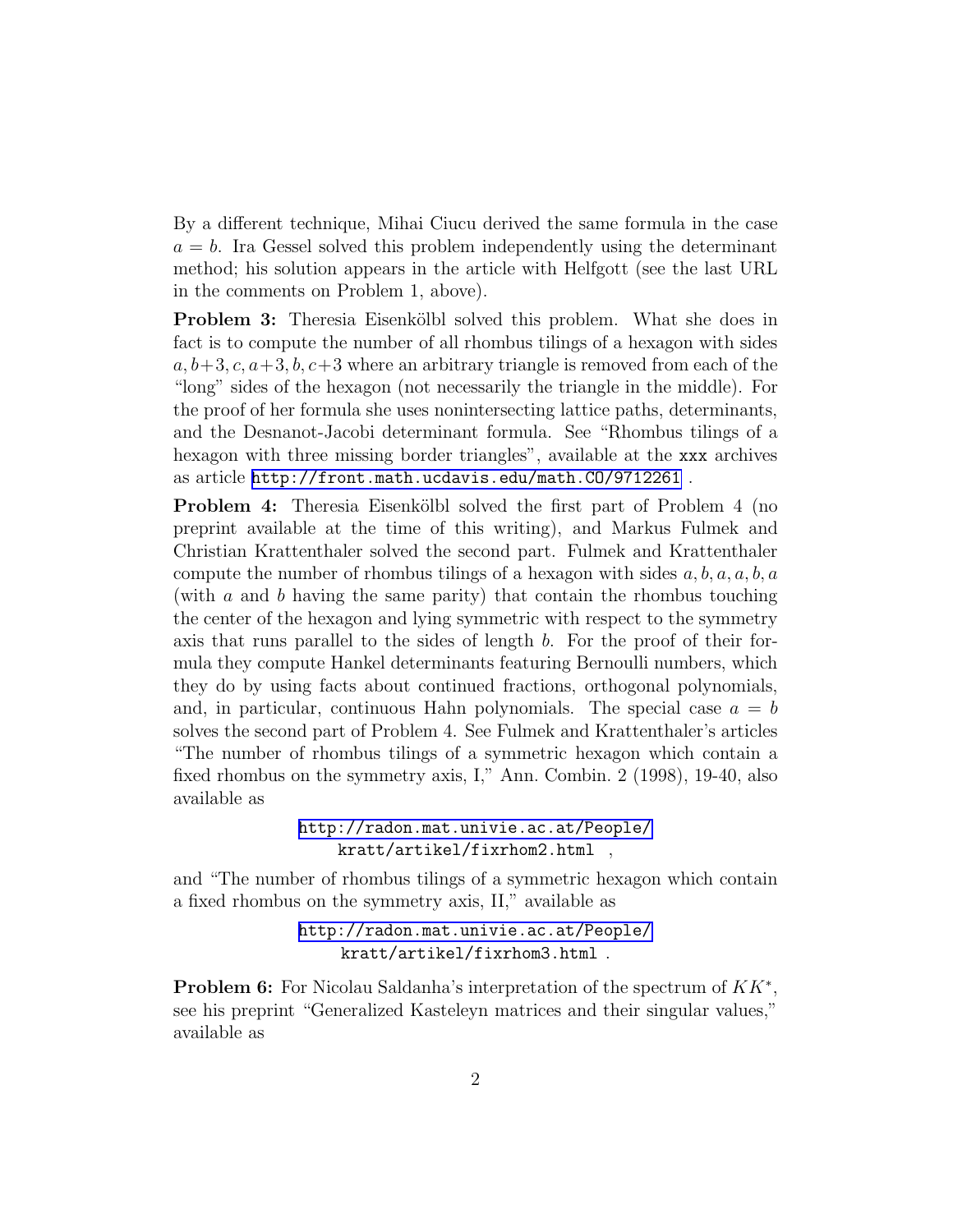[http://www.umpa.ens-lyon.fr/](http://www.umpa.ens-lyon.fr/~nsaldanh/kk.ps.gz)∼nsaldanh/kk.ps.gz .

Horst Sachs says that  $KK^*$  may have some significance in the chemistry of polycyclic hydrocarbons (so-called benzenoids) and related compounds as a useful approximate measure of "degree of aromaticity".

Problem 8: Harald Helfgott has solved this problem.

Problem 9: This was already solved when I posed the problem; it is a special case of Theorem 4.1 in Ciucu's paper "Enumeration of perfect matchings in graphs with reflective symmetry", available as

file://ftp.math.lsa.umich.edu/pub/ciucu/matchsymm.ps.Z .

Problem 10: This problem was solved independently three times: by Harald Helfgott and Ira Gessel, by Christian Krattenthaler, and by Eric Kuo. Gessel and Helfgott solve a more general problem than Problem 10 (for details, see the URL given above for Problem 1). Krattenthaler's preprint "Schur function identities and the number of perfect matchings of holey Aztec rectangles" is available as

> <http://radon.mat.univie.ac.at/People/> kratt/artikel/holeyazt.html ;

it gives several results concerning the enumeration of perfect matchings of Aztec rectangles where (a suitable number of) collinear vertices are removed, of which Problem 10 is just a special case. There is some overlap between the results of Helfgott and Gessel and the results of Krattenthaler.

Problem 14: Constantin Chiscanu found a polynomial bound on the number of domino tilings of the Aztec window of inner order  $x$  and outer order  $x + w$ ; for details, see

[http://www-math.mit.edu/](http://www-math.mit.edu/~propp/chiscanu.ps.gz)∼propp/chiscanu.ps.gz .

Doug Zare used the transfer-matrix method to show that the number of tilings is not just bounded by a polynomial, but given by a polynomial, for each fixed  $w$ ; see

[http://www-math.mit.edu/](http://www-math.mit.edu/~propp/zare)∼propp/zare .